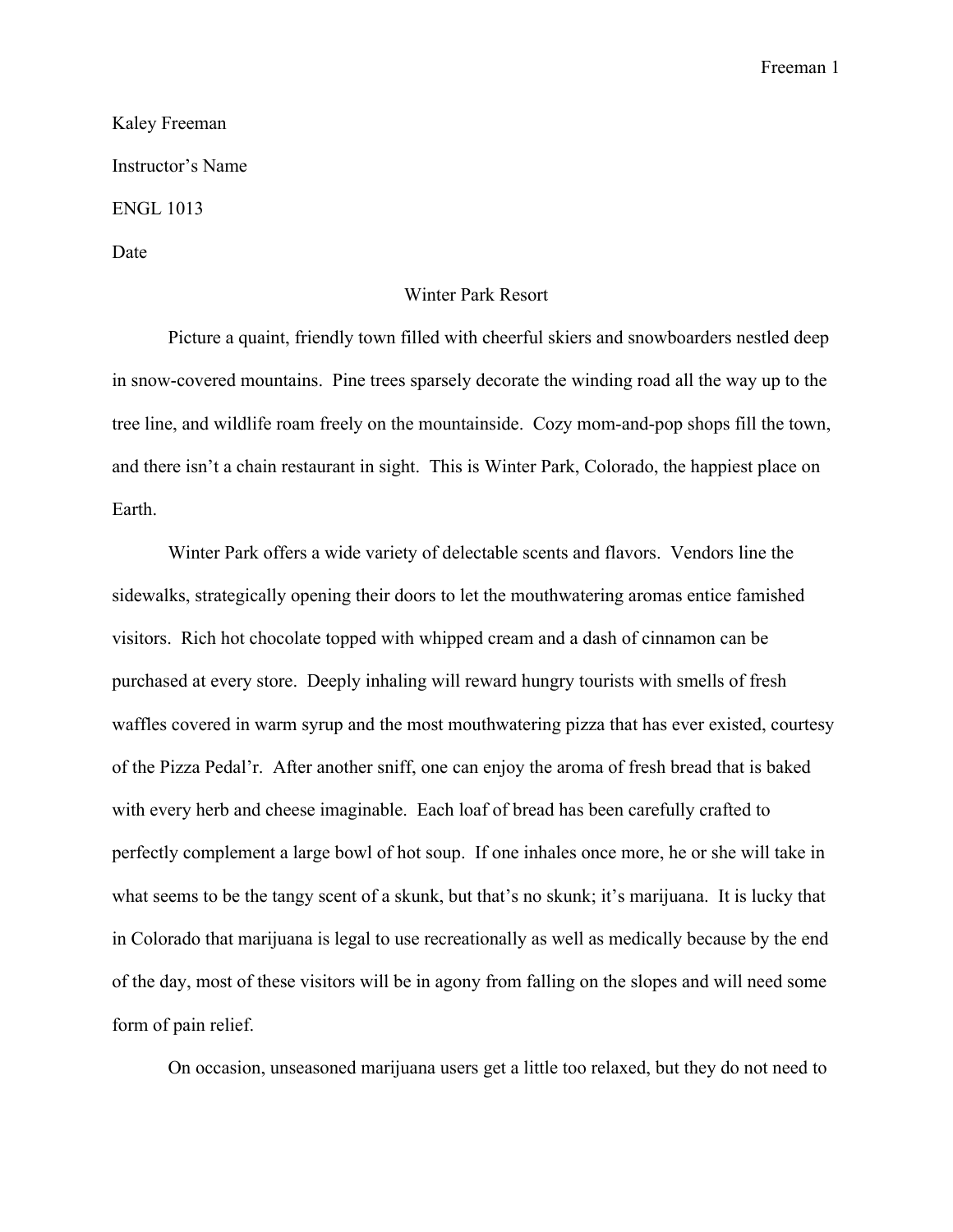Freeman 2

worry because free transportation is available. Shuttle buses safely navigate up and down slippery roads, bringing visitors to and from their vehicles. The pathways in the resort are filled with a smorgasbord of different people cheerfully rushing to get to their destinations. Beautiful white snow covers the ground, and ice hides discreetly beneath, waiting to knock unsuspecting victims on their backsides. Ski lifts dutifully carry skiers and snowboarders to the top of the mountain, pausing only when an unlucky rider loses footing and crashes to the ground. Snow blowers are placed in precise locations to cause manmade blizzards on the slopes. Sometimes the wind gets carried away and causes total whiteouts at the tops of the mountains. Experienced snowboarders zoom down the mountains without a care in the world. The less experienced cautiously make their way down, one terrifying tumble at a time. Occasionally, a pair of goggles or a ski can be seen soaring gracefully through the air as a result of a nasty crash. Young children trail after trained instructors like baby ducks following their mother. These little ducklings are eager to soak up every lesson the teacher has to offer. The only time the children get distracted is when they stick out their tiny tongues to catch snowflakes lazily drifting down from the sky.

Choruses of delighted chatter can be heard at every corner of the resort. Foreign dialects are no surprise here because people from all over the world come to Winter Park, Colorado, for the chance to participate in exhilarating winter sports. The training area is filled with screams of gleeful children who vigilantly watch their instructor and hope to see people lose their footing, resulting in a face full of freezing snow. Spectators eagerly crowd around the fence line, watching snowboarders race one another down the frozen mountain; their boards create a melodic swoosh with every curve and send blankets of loose powder flying toward the awestruck crowd.